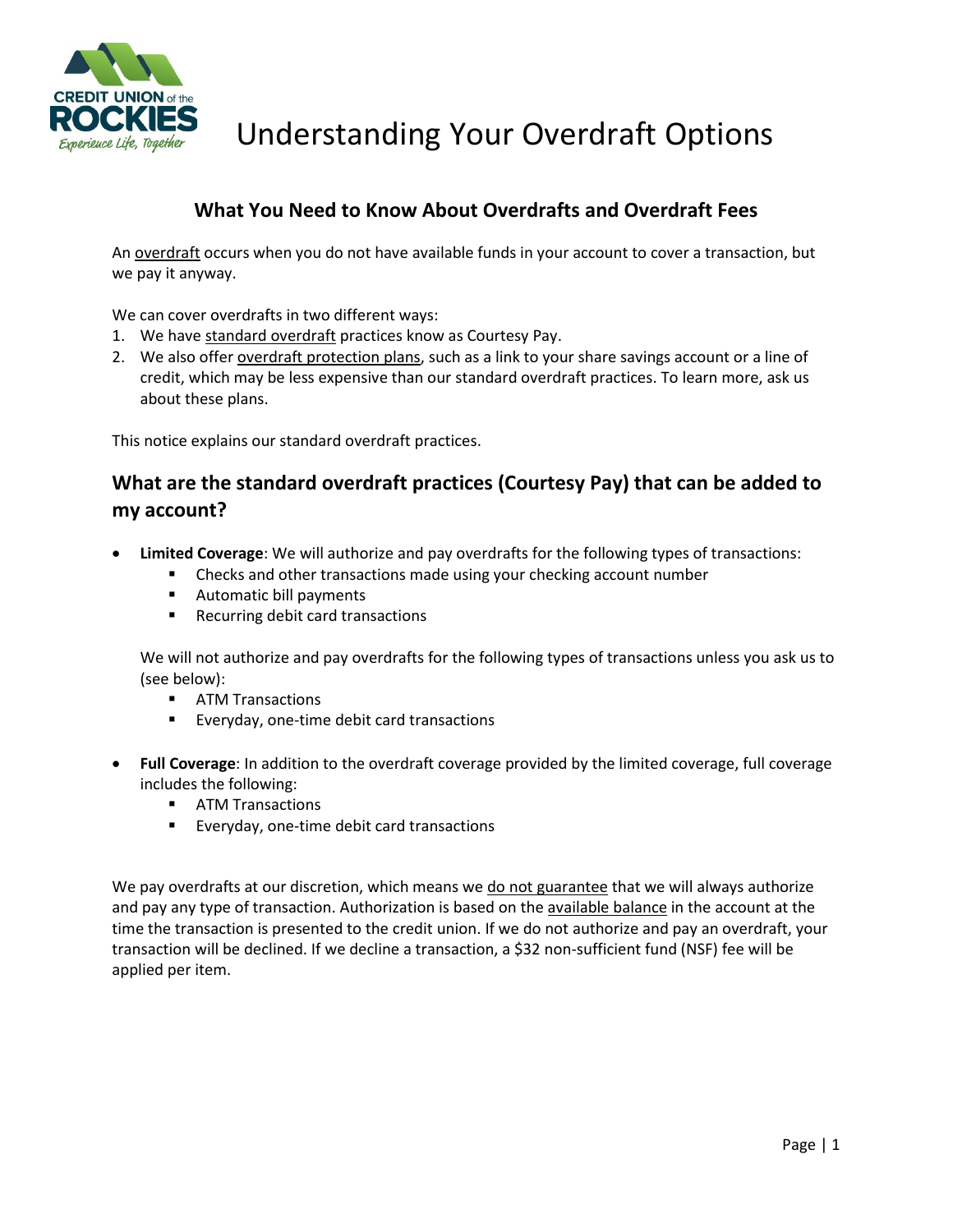#### **What does available balance mean?**

The available balance indicates the amount of funds available for withdrawal or use at that moment without incurring an overdraft fee. Available funds means the balance in your account reflecting any authorized debit card transactions waiting to post to your account and deposits with holds on them. The available balance may not include any pending bill pay items or checks written by you that have not yet been presented for payment. You can view your available balance when you review your account online, at an ATM, by phone, or at a Credit Union of the Rockies branch location.

*For example, assume the available balance in your account is \$50, and you swipe your debit card at a restaurant for \$20. A hold is placed on your account, so your available balance is now only \$30. Before the restaurant charge is sent to us for processing, a check that you wrote for \$40 clears. Because you have only \$30 available (you committed to pay the restaurant \$20), your account will be overdrawn \$10. In this case, we paid the \$40 check, and your account will be assessed an overdraft fee. Instead of paying the \$40 check, we could have returned the check and would have charged you a non-sufficient funds fee. The fees (overdraft or non-sufficient funds) will be deducted from your account, further reducing the available balance.*

### **What fees will I be charged if Credit Union of the Rockies pays my overdraft?**

- We will charge you a fee of \$32 each time we pay an overdraft.
- There is no daily limit on the number of courtesy pay fees that can be assessed to your account.

## **What if I want Credit Union of the Rockies to authorize and pay overdrafts on my ATM and everyday debit card transactions?**

If you also want us to authorize and pay overdrafts on ATM and everyday one-time debit card transactions, you may opt-in by visiting any Credit Union of the Rockies branch location, or by calling us at 303.273.5200 or 800.344.9385.

#### **Is Courtesy Pay required on my account?**

You are not required to opt-in to Courtesy Pay. If you prefer not to have this service, do nothing.

You can opt-in:

- At account opening. Courtesy Pay will be effective 30 days after account opening on eligible checking accounts.
- Any time after account opening.

If you choose to opt-out and do not have the available funds in your account, debit card purchases will generally be declined, and ACH and check transactions will be declined, and a \$32 non-sufficient fund (NSF) fee will be assessed per item.

If you have previously opted in, but have changed your mind, you may revoke your consent by visiting any Credit Union of the Rockies branch location, or by calling us at 303.273.5200 or 800.344.9385.